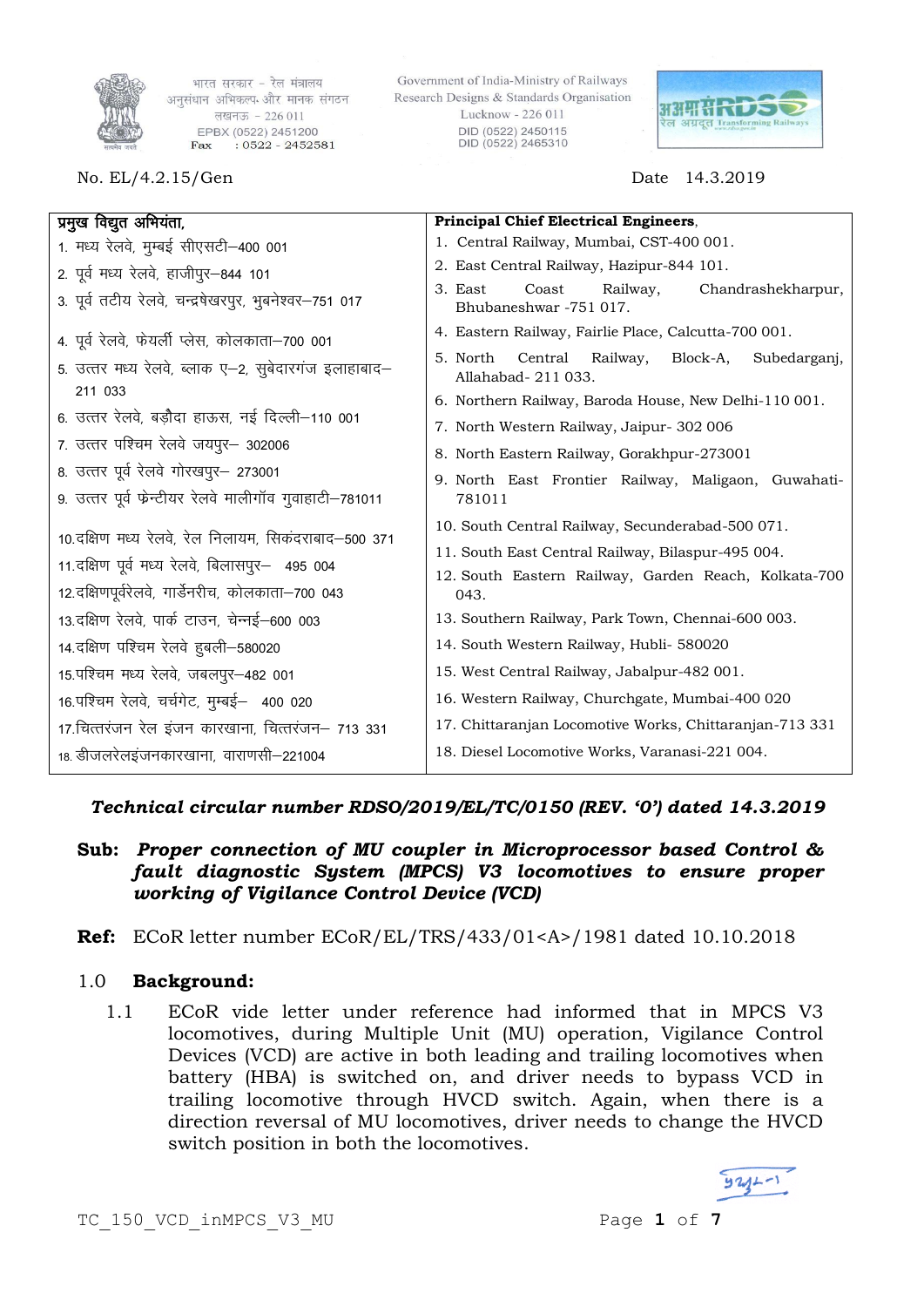- 1.2 In non-MPCS conventional locomotives and in conventional locomotives equipped with MPCS V2, in MU operation, VCD is in active mode only in leading locomotive and remains in suppressed mode in trailing locomotive.
- 1.3 This issue is examined and it is observed that in locomotives equipped with MPCS V3, in MU operation, VCD in rear locomotive becomes active due to improper MU coupler connections.
- 1.4 Proper MU coupler connections are specified in this technical circular for implementation.

#### 2.0 **VCD circuit in non-MPCS conventional electric locomotives and in conventional electric locomotives equipped with MPCS V2:**

- 2.1 Separate VCD is provided in non-MPCS conventional electric locomotives and in conventional electric locomotives equipped with MPCS V2.
- 2.2 Connection diagram of VCD as per Modification sheet no. RDSO/2015/EL/MS/0444 Rev. '0' dated 08.01.2016 is given below:



**Figure '1': Connection Diagram of VCD**

2.3 As per above connection diagram, VCD Main Unit gets supply through BL-1 or BL-2. Thus, VCD will be in active mode in leading locomotive where BL key is connected. VCD main unit will not get any supply in rear locomotive, where BL key is not provided, and thus, VCD will remain in de-active mode in rear locomotive in non-MPCS conventional electric locomotives and in conventional electric locomotives equipped with MPCS V2.

| $921 -$ |  |  |
|---------|--|--|
|         |  |  |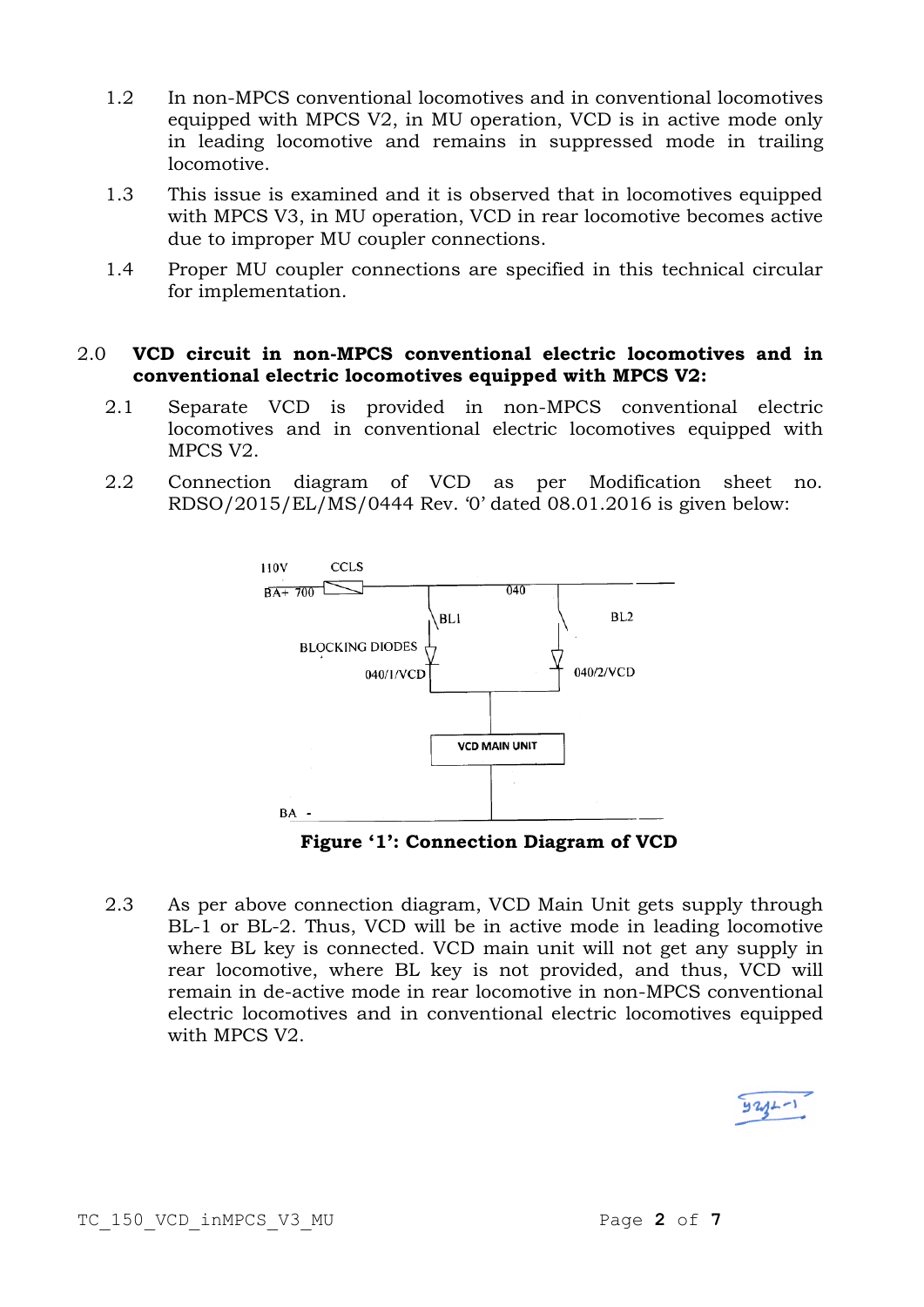#### 3.0 **Relevant connection diagram and logic for MPCS V2 locomotives**

- 3.1 In MPCS V2 locomotives, VCD is a separate device and VCD functionality is not incorporated in MPCS V2.
- 3.2 VCD connection in MPCS V2 locomotives is also as per figure 1.
- 3.3 Relevant portion of sheet number 12/21 and 13/21 of circuit diagram no. CLW.3W.15000.004 Alteration B1 dated 21.8.2008, for MPCS V2 locomotives is given below:



**Figure '2': Relevant Connection Diagram of MPCS V2**

- 3.4 As per above connection diagram, input I-48 (ORed connection of BL1 & BL2) is connected to MU coupler pin number C-10 to give BL command from leading locomotive to rear locomotive during MU operation for working of control circuit. This input is available when BL1 or BL2 key is in ON position in leading locomotive.
- 3.5 Input I-72 (connected to BL1 only) is not connected to MU coupler.
- 3.6 In single locomotive operation, when HBA is switched 'ON' and BL key is in ON position, its VCD will be in active mode as per connection diagram given in figure '1'. Status of Inputs I-48 and I-72 will depend upon the cab in which BL key is made ON. If BL-1 is made ON, both I-48 and I-72 will be 'True' (or 'High' or '1') and if, BL-2 is made ON, I-48 will be 'True' (or 'High' or '1') and I-72 will be 'False' (or 'Low' or '0'). From I-48 and I-72, MPCS determines the active cab.
- 3.7 In Multiple Unit Operation, VCD of rear locomotive will be in de-active mode as per connection diagram given in figure '1'. MU Coupler pin no. C10 will become 'High' when either BL1 or BL2 is made 'ON' in leading locomotive, which will make input I-48 of trailing locomotive MPCS V2 also 'True' (or 'High' or '1'). Input I-72 of trailing locomotive MPCS V2 remains 'False' (or 'Low' or '0').

 $921 - 1$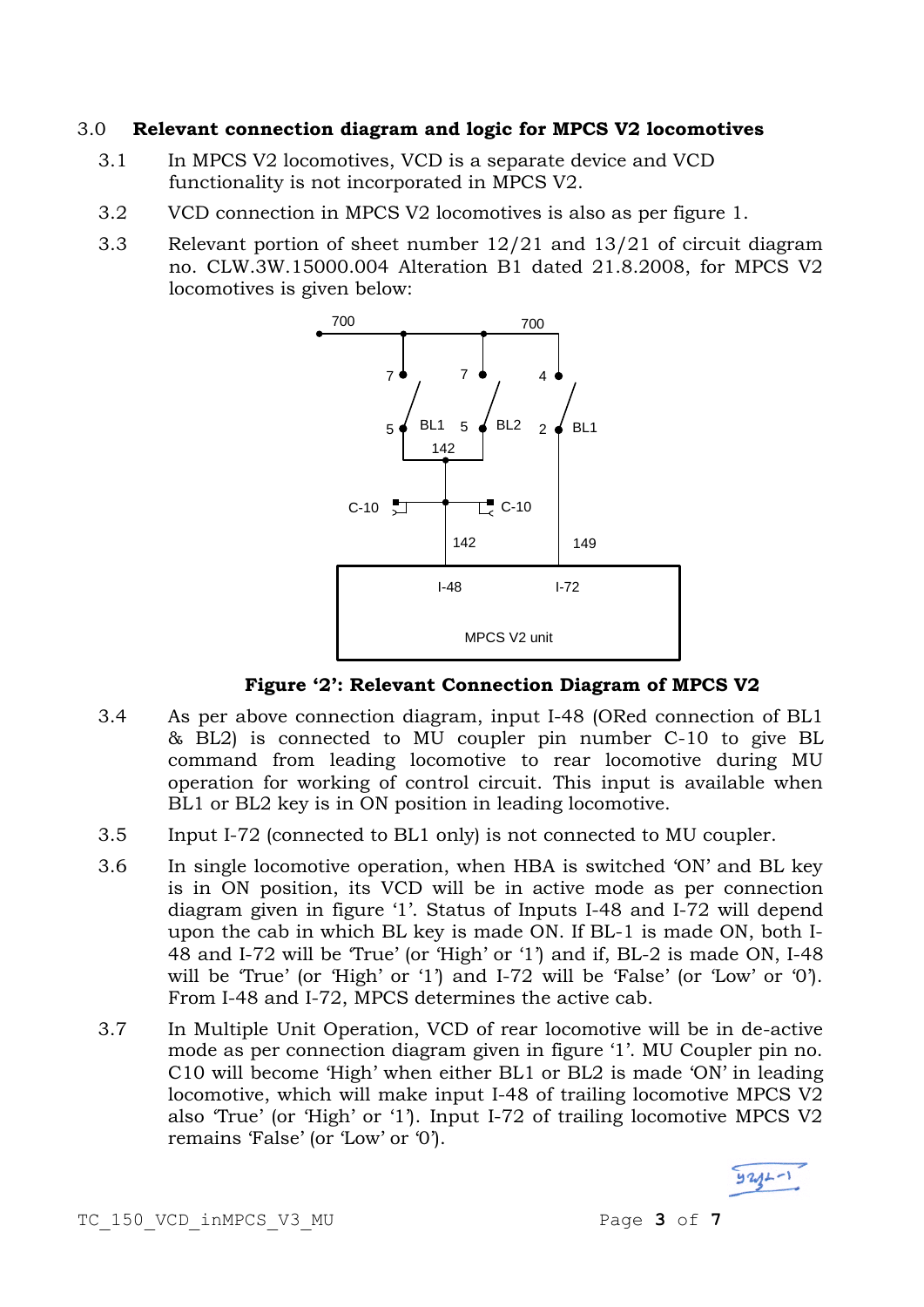3.8 Status of Input I-48 and I-72 of MPCS V2 is used in control logic of the locomotive and it does not affect working or non-working of VCD, which is a separate device which is not controlled by MPCS V2.

## 4.0 **VCD operation in MPCS V3 locomotives:**

- 4.1 In MPCS V3 locomotives, there is no separate VCD and VCD functionality is incorporated in MPCS V3.
- 4.2 VCD will be in working condition only if the VCD\_Bypass Digital Input I-87 is low. When I-87 becomes high, VCD functionality is bypassed by MPCS V3. VCD bypass switch HVCD is connected to I-87.
- 4.3 VCD operation will be suppressed in following conditions as per clause 7.6.1 of Specification number ELRS/SPEC/MPC-FDS/0001 Rev. '3' of April 2013
	- 4.3.1 Vehicle is stationary/Speed is less than 2.0 kmph
	- 4.3.2 Vehicle is used in slave mode in MU operation
	- 4.3.3 Brake application
	- 4.3.4 Manual Control of GR
- 4.4 For implementing, the above requirements for suppression of VCD, following inputs are used:
	- 4.4.1 When speed is low (analogue speed < 2 kmph) (or Digital Input I-126 (Speed Low input) is high (depending upon configuration) in MPCS V3 of M/s Medha make), or
	- 4.4.2 Both Digital Inputs I-72 for BL1 and I-48/I-96 for BL2 are low, i.e. no cab is selected, or
	- 4.4.3 Digital Input I-78 for P1 is high, or Digital Input I-46 for SWC is low, indicating brake application, or
	- 4.4.4 Digital Input I-21 for ZSMGR is low, indicating manual control of GR
- 4.5 If VCD is not bypassed and not suppressed, VCD will be active.

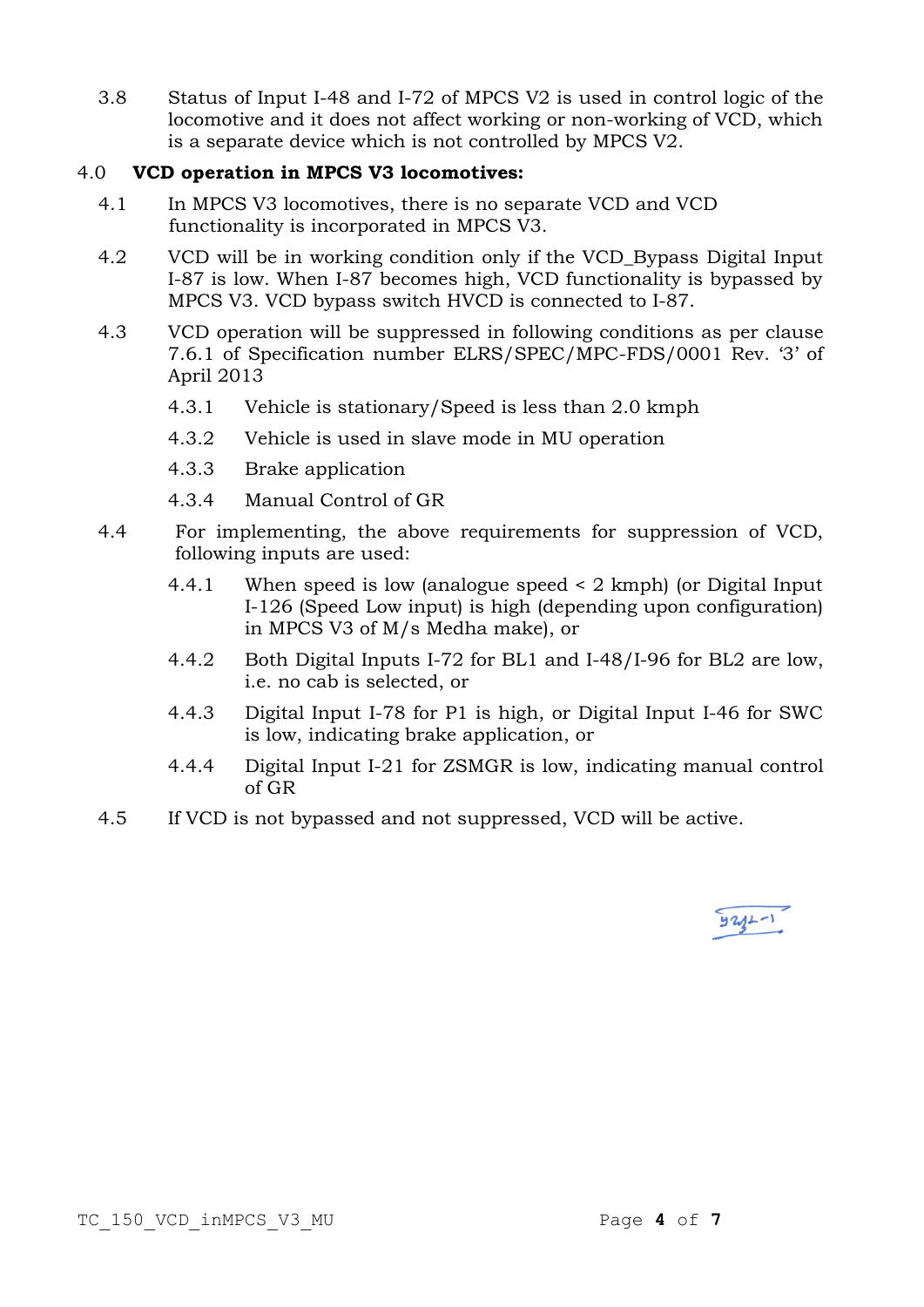#### 5.0 **Relevant connection diagram and logic for MPCS V3 locomotives**

5.1 Relevant portion of sheet no. 12/18 & 13/18 of circuit diagram no. CLW.3W.15000.094 dated 05.08.2014 'WAG-7 (Modular) schematic diagram for MPCS V3 locomotives' is given below:



**Figure '3': Relevant Connection Diagram of MPCS V3**

- 5.2 In MPCS V3, separate inputs are provided for both BL1 & BL2.
- 5.3 As per above connection diagram, input I-93 (ORed connection of BL1 & BL2) is connected to MU coupler pin number C-10 to give BL command from leading locomotive to rear locomotive during MU operation for working of control circuit. This input is available when BL1 or BL2 key is in ON position in leading locomotive.
- 5.4 Input I-72 (connected to BL1 only) is not connected to MU coupler.
- 5.5 Input I-48 (connected to BL2 only) is not connected to MU coupler.
- 5.6 Input I-96 is redundant input for BL2 and not connected to MU coupler.
- 5.7 In MPCS V3 locomotive, VCD functionality is active only when any one of inputs I-72 or I-48/I-96 becomes 'True' (or 'High' or '1'). VCD functionality remains in suppressed mode when both inputs I-72 and I-48/I-96 remains 'False' (or 'Low' or '0').

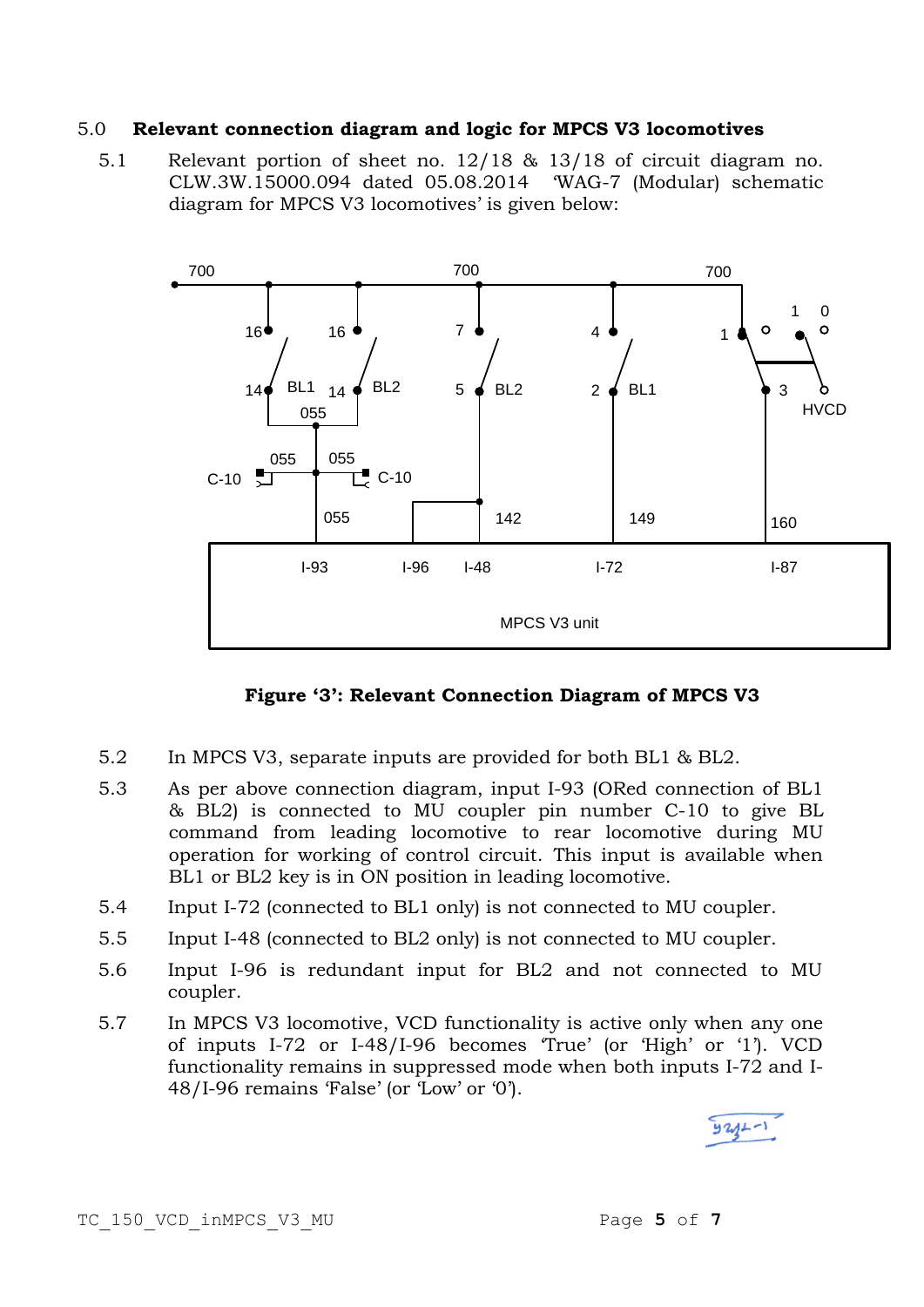- 5.8 In single locomotive operation, when battery supply is switched 'ON' and BL key is made 'ON' in any cab, I-93 will become 'True' (or 'High' or '1') and any one of I-72 and I-48/I-96 will become 'True' (or 'High' or '1') and other input will become 'False' (or 'Low' or '0') depending upon whether BL1 is made 'ON' or BL2 is made 'ON'. In this case VCD functionality is active.
- 5.9 In multiple unit operation, in leading locomotive, when battery supply is switched 'ON' and BL key is made 'ON' in any cab, I-93 will become 'True' (or 'High' or '1') and any one of I-72 and I-48/I-96 will become 'True' (or 'High' or '1') and other input will become 'False' (or 'Low' or '0') depending upon whether BL1 is made 'ON' or BL2 is made 'ON'. In this case VCD functionality is active.
- 5.10 In multiple unit operation, in trailing locomotive, I-93 will become 'True' (or 'High' or '1') from MU coupler pin C-10 (through leading locomotive) and both inputs I-72 and I-48/I-96 will become 'False' (or 'Low' or '0') as BL1 and BL2 both are not 'ON'. In this case VCD functionality will not be active and VCD functionality will remain in suppressed mode in the trailing locomotive as both inputs I-72 and I-48/I-96 are 'False' (or 'Low' or '0').

### 6.0 **Reason of VCD activation in trailing locomotive in MPCS V3 MU:**

- 6.1 As per MPCS V2 circuit, input I-48 is driven by the ORed output of BL1 and BL2 and also connected to MU coupler pin C-10.
- 6.2 However, as per MPCS V3 circuit, input I-48 is driven by BL2 alone and I-48 is not connected to MU coupler.
- 6.3 If erroneously, input I-48 is also connected to MU coupler pin C-10, in case of MU operation, in trailing locomotive, I-48 will become 'True' (or 'High' or '1') from MU coupler pin C-10 (through leading locomotive). As I-48 is input for BL2, in this case, MPCS considers that BL2 is made 'ON' in the trailing locomotive and VCD functionality is made active by the MPCS V3.
- 6.4 Probability of input I-48 being connected to MU coupler pin C-10 is high, when MPCS V3 is provided as replacement of MPCS V2 in the locomotive. As previously, locomotive was equipped with MPCS V2, as per circuit diagram of MPCS V2, input I-48 is connected to MU coupler pin C-10. However, when MPCS V3 is provided in place of MPCS V2, as per circuit diagram of MPCS V3, input I-93 is connected to MU coupler pin C-10. If connection of input I-48 which was already connected to MU coupler pin C-10 is not specifically removed, both inputs I-48 and I-93 will get connected to MU coupler pin C-10. In such cases, VCD will remain in active mode in rear locomotive in MU operation.